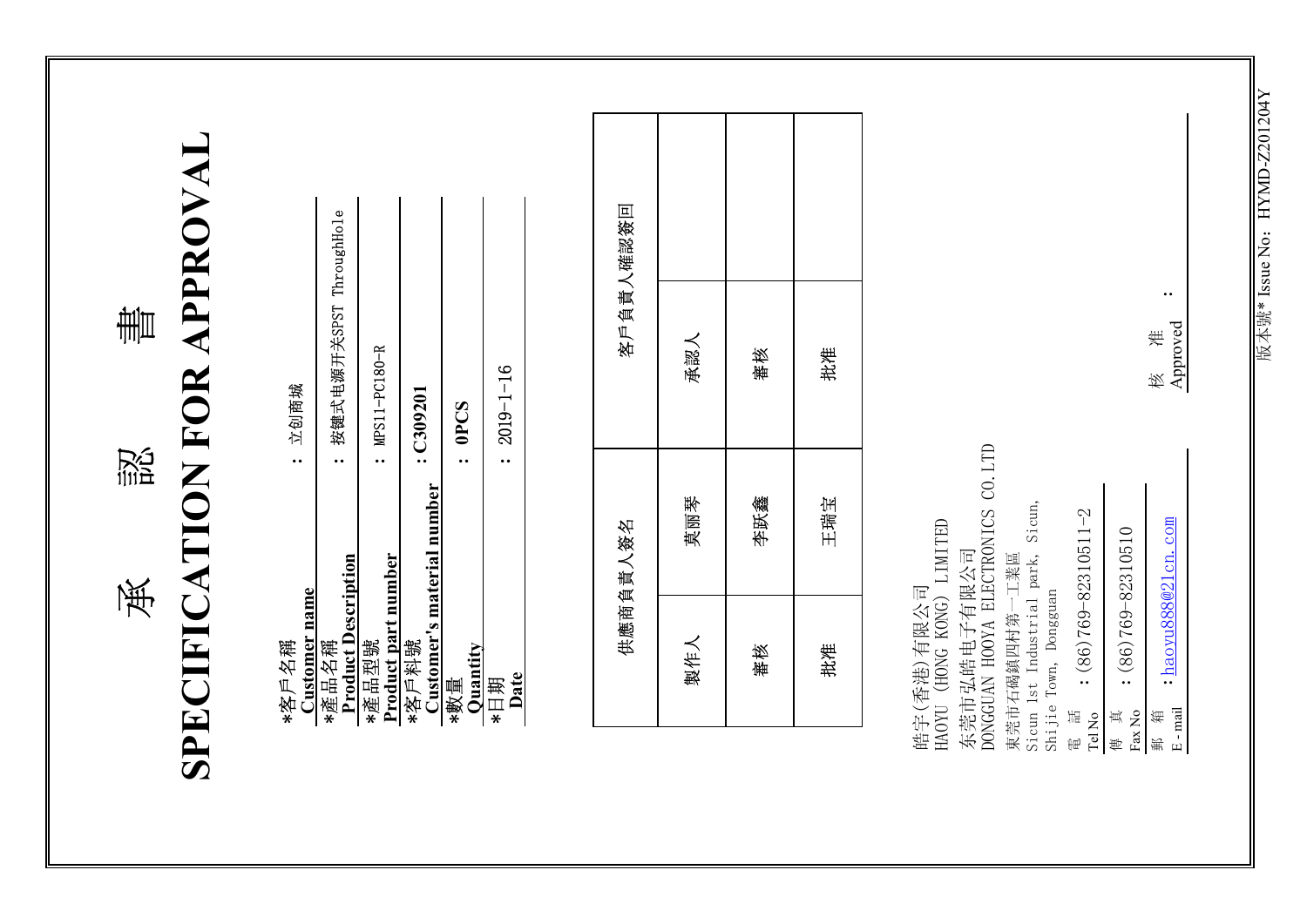|                    | CO., LTD<br>MPS11 SERIES SWITCHES TEST SPECIFICATIONS<br>ROTARY SWITCH TEST SPECIFICATION<br><b>HARDWARE</b><br>按鍵式開關 測試規格<br>8<br>EGION ELECTRONIC<br>:( 亞) NOIL YOI TALLY                                                                                        |
|--------------------|--------------------------------------------------------------------------------------------------------------------------------------------------------------------------------------------------------------------------------------------------------------------|
|                    | THIS SPECIFICATION IS APPLIED TO POWER SWITCHES USED FOR ELECTRONIC<br>* 這份規格適用於電子產品的電源開關.<br>EQUIPMENT.                                                                                                                                                           |
| $\mathbf{a}$       | OPERATING TEMPERATURE RANGE (操作溫度範圍)                                                                                                                                                                                                                               |
|                    | $-30 - 85$ °C<br>* 溫度範圍 0~85°C<br>SAVEING TEMPERATURE RANGE (保存溫度範圍) :<br>* 溫度範圍<br>TEMPERATURE RANGE -30~85°C<br>TURE RANGE 0~85°C<br><b>TEMPERAT</b>                                                                                                             |
| $\dot{\mathbf{z}}$ | TEST CONDITION (測試環境):                                                                                                                                                                                                                                             |
|                    | THE SWITCH IS TESTED AT A TEMPERATURE RANGE OF 5~35°C AND RELATIVE HUMIDITY                                                                                                                                                                                        |
|                    | * 環境溫度範圍: 5~35°C<br>RANGE OF 45~85%.                                                                                                                                                                                                                               |
|                    | 相對濕度範圍: 45~85%<br>$\star$                                                                                                                                                                                                                                          |
| $\dot{\mathbf{c}}$ | RATING (額定):                                                                                                                                                                                                                                                       |
|                    | (1) .10A 250VAC; 16A 125VAC FOR C-UL                                                                                                                                                                                                                               |
|                    | $(2)$ . TV-5 FOR C-UL                                                                                                                                                                                                                                              |
|                    | .5A/80A 250V~µT85 FOR ENEC10/VDE/NEMKO/CQC<br>(4) .12A 250VAC FOR CQC<br>$\widehat{\mathcal{O}}$                                                                                                                                                                   |
| 4                  | ELECTRICAL PERFORMANCE (電氣性能):                                                                                                                                                                                                                                     |
|                    | 5-1. CONTACT RESISTANCE (接觸電阻):                                                                                                                                                                                                                                    |
|                    | MEASURED BY FALL OF POTENTIAL METER AT DC 0.2 V/1A SHOULD BE LESS THAN                                                                                                                                                                                             |
|                    | 20mΩ INITIAL                                                                                                                                                                                                                                                       |
|                    | *以微電阻計在 DC 0.2V/1A 的測試規格值下,接觸電阻值應該小於 20mΩ                                                                                                                                                                                                                          |
|                    | INSULATION RESISTANCE (絕緣電阻):<br>5-2.                                                                                                                                                                                                                              |
|                    | MEASURED WITH DC 500V APPLIED BETWEEN TERMINALS OF OPEN CONTACTS AND<br>BETWEEN TERMINALS OF OPPOSITE POLARITY, SHOULD BE MORE THAN 100MO                                                                                                                          |
|                    | * 絕緣電阻計於 DC 500V 設定值下量測於開路的端子或不同迴路的端子,<br>其絕緣電阻值應該大於100MΩ                                                                                                                                                                                                          |
|                    |                                                                                                                                                                                                                                                                    |
|                    | OPPOSITE POLARITY, AC 3000V 0.5mA FOR 1 MINUTE BETWEEN TERMINALS AND METAL<br>0.5mA FOR 1-MINUTE BETWEEN TERMINALS OF OPEN CONTACTS AND TERMINALS OF<br>THE SWITCH SHALL WITHSTAND WITHOUT BREAKDOWN A POTENTIAL OF AC 1500V<br>DIELECTRIC STRENGTH (耐電壓):<br>5-3. |
|                    |                                                                                                                                                                                                                                                                    |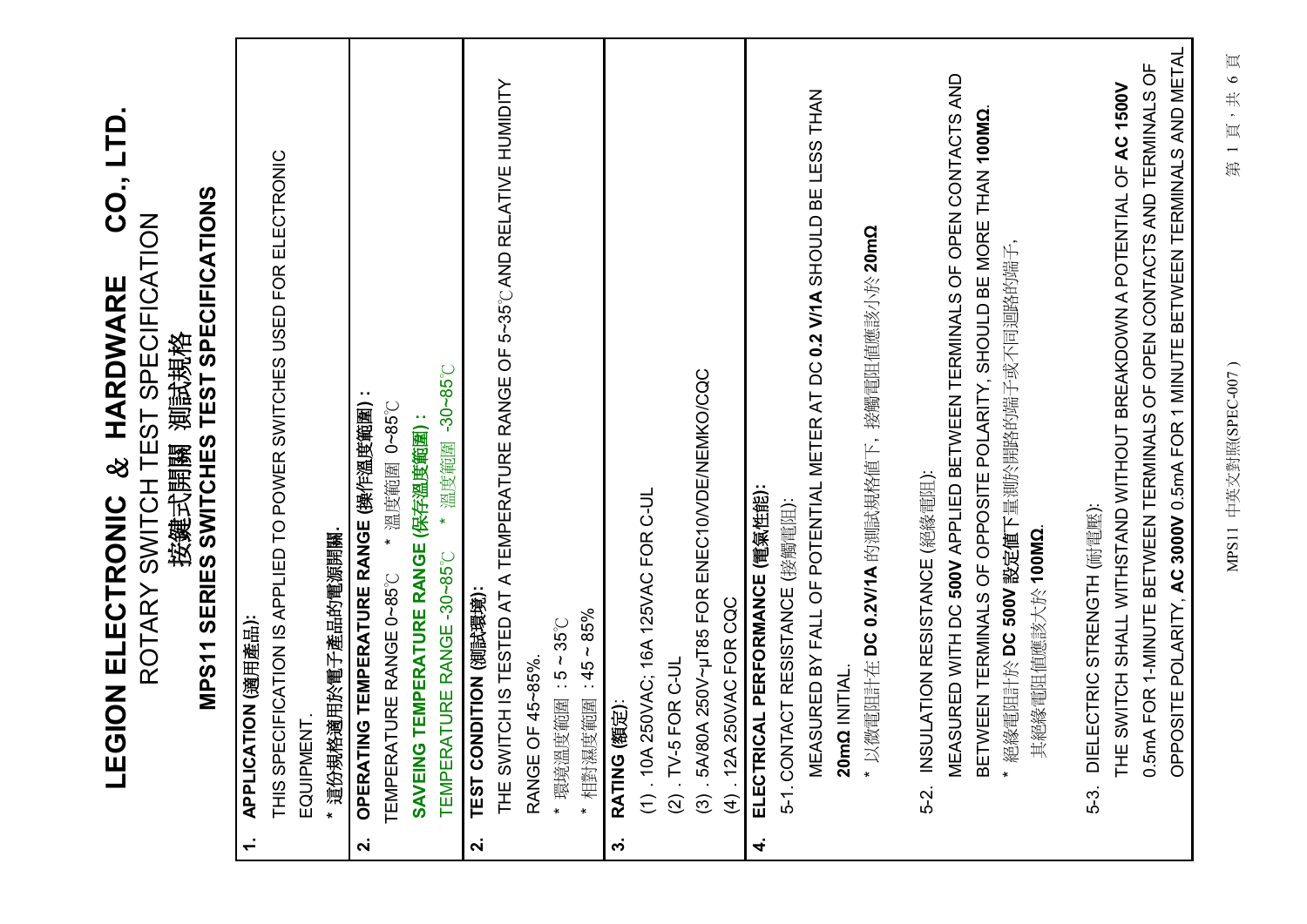COVER.

1500VAC 的耐電壓. -分鐘 0.5mA \*不同極的兩支端子開路時,必須通過一

3000VAC 的耐電壓. \*端子與金屬外殼,必須通過一分鐘 0.5mA

## OVERLOAD AND ENDURANCE TEST (過負載壽命測試):

ທ່

THE SWITCH SHALL BE OPERATED ACCORDING TO FOLLOWING TABLE

\* 開關應該依照下列表格的操作方式進行測試.

| 苦唐清                                             |  |
|-------------------------------------------------|--|
| ים<br>יישוב<br>$\overline{\phantom{a}}$<br>こくとく |  |
| J<br>Ó                                          |  |

| CONDITION VOLTAGE CURRENT |               |          |              |              |                  |               |
|---------------------------|---------------|----------|--------------|--------------|------------------|---------------|
|                           |               |          |              | OPERATION    | NUMBER OF        | SAFETY        |
|                           |               |          | ۲.<br>م      | SPEED        | <b>OPERATION</b> | APPLICATION   |
| 測試状況                      | 測試電壓          | 測試電流     | 功率因素         | 操作速率         | 操作次數             | 適用安規          |
|                           | <b>125VAC</b> | 20A      | $0.75 - 0.8$ | 8 CYCLES PER |                  |               |
| <b>OVERLOAD</b><br>週負載    | 250VAC        | 15A      |              | MINUTE       | 50 CYCLES<br>50次 | <b>JL/CSA</b> |
|                           | 125VAC        | 7.5/111A | $TV-5$       | 每分鐘8次        |                  |               |
|                           | 125VAC        | 16A      |              |              | 6000             |               |
|                           | 250VAC        | 10A      | $0.75 - 0.8$ | 8 CYCLES PER | CYCLES           |               |
| ENDURANCE                 |               |          |              | MINUTE       | 6000次            | <b>JL/CSA</b> |
| 壽命測試                      |               |          |              | 每分鐘8次        | 10000            |               |
|                           | <b>125VAC</b> | 5A/78A   | $TV-5$       |              | CYCLES           |               |
|                           |               |          |              |              | 10000次           |               |
| CONTINUED                 |               |          |              | 8 CYCLES PER | 15000            |               |
| ENDURANCE                 | 125VAC        | 5A/78A   | $TV-5$       | MINUTE       | CYCLES           | <b>JL/CSA</b> |
| 持續電器壽命                    |               |          |              | 每分鐘8次        | 15000次           |               |

## EUROPE & CQC STANDARD (歐洲 & CQC 標準)<br>[

|                                                         | <b>APPLICATION</b><br>SAFETY  | 適用安規 |           | VDE/NEMKO | /CQC   |         |                 |                              | CQC           |         |
|---------------------------------------------------------|-------------------------------|------|-----------|-----------|--------|---------|-----------------|------------------------------|---------------|---------|
|                                                         | NUMBER OF<br><b>OPERATION</b> | 操作次數 |           |           |        | 100     | CYCLES          | 100 $\overline{\mathcal{K}}$ |               |         |
| INCREASED VOLTAGE TEST AT ACCELERATED SPEED (增加伏特數的加速說) | OPERATION<br>SPEED            | 操作速率 | 30 CYCLES | PER<br>   | MINUTE | 每分鐘 30次 | 15 CYCLES       | PER                          | <b>MINUTE</b> | 每分鐘 15次 |
|                                                         | ۲.<br>م                       | 功率因素 | 0.95      |           | 0.95   |         |                 |                              | 0.95          |         |
|                                                         |                               | 測試電流 | 80A       |           | 5А     |         |                 |                              | 13.8A         |         |
|                                                         |                               | 測試電壓 |           |           |        |         | 287.5VAC        |                              |               |         |
|                                                         | CONDITION   VOLTAGE   CURRENT | 測試状況 | MAKING    | 閉路        |        |         | <b>BREAKING</b> | 開路                           |               |         |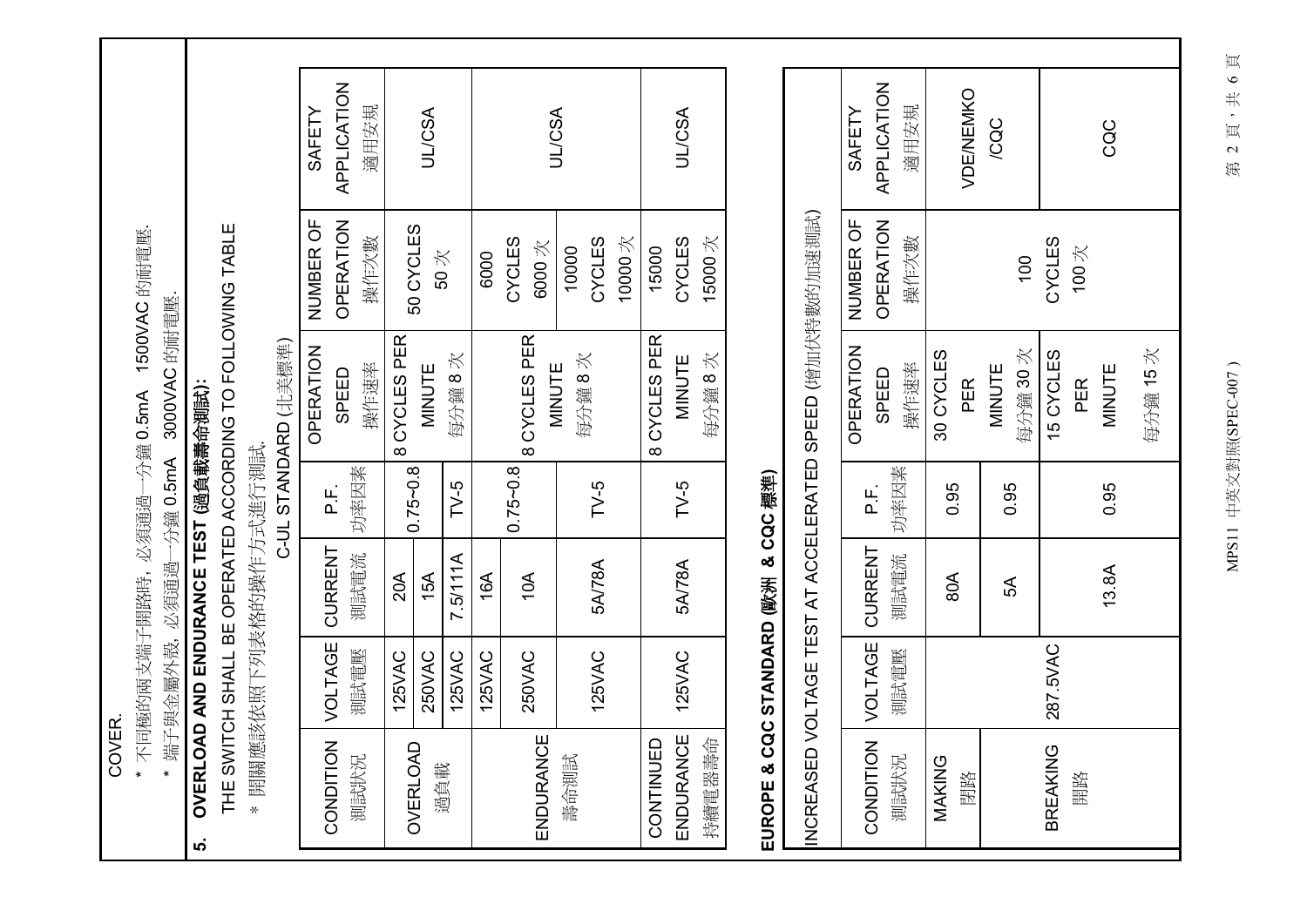| TEST AT LOW                      | SPEED (低速測試)             |                                |      |                                                                                    |                 |                                                                                  |  |
|----------------------------------|--------------------------|--------------------------------|------|------------------------------------------------------------------------------------|-----------------|----------------------------------------------------------------------------------|--|
| MAKING<br>閉路                     |                          | 80A                            | 0.95 | 30 CYCLES<br>PER                                                                   |                 | <b>VDE/NEMKO</b>                                                                 |  |
|                                  |                          | 5A                             | 0.95 | 每分鐘30次<br>MINUTE                                                                   | 100             | <b>CQC</b>                                                                       |  |
| <b>BREAKING</b><br>開路            | 250VAC                   | 12A                            | 0.95 | 15 CYCLES<br>MINUTE<br>PER                                                         | CYCLES<br>100次  | CQC                                                                              |  |
|                                  |                          |                                |      | 每分鐘15次                                                                             |                 |                                                                                  |  |
| TEST AT ACCELERATED SPEED (加速測試) |                          |                                |      |                                                                                    |                 |                                                                                  |  |
| MAKING<br>閉路                     |                          | 80A                            | 0.95 | PER MINUTE<br>30 CYCLES                                                            |                 | VDE/NEMKO                                                                        |  |
|                                  |                          | 5A                             | 0.95 | 每分鐘 30次                                                                            | 9800            | /CQC                                                                             |  |
| <b>BREAKING</b><br>開路            | 250VAC                   | 12A                            | 0.95 | 每分鐘15次<br>15 CYCLES<br>MINUTE<br>PER                                               | CYCLES<br>9800次 | CQC                                                                              |  |
|                                  |                          |                                |      |                                                                                    |                 |                                                                                  |  |
| THE TEMP<br>ق                    | TEMPERATURE TEST (溫升試驗): |                                |      |                                                                                    |                 | ERATURE TEST SHOULD BE TAKEN AFTER ENDURANCE TEST WITH ITS RATED                 |  |
| THE TEMP                         | CURRENT AND VOLTAGE      |                                |      | ERATURE RISING SHALL NOT BE MORE THAN 55°C                                         |                 |                                                                                  |  |
| $\mathbf{r}$                     |                          |                                |      | 溫升測試應該於壽命測試結束後隨即測試,以同樣的電流與電壓量測,溫升值必須低於攝氏55°                                        |                 |                                                                                  |  |
|                                  |                          | MECHANICAL PERFORMANCE (機械性能): |      | 8-1. OPERATION FORCE (操作力量): 500gf±200gf (Or 400 gf±150gf)                         |                 |                                                                                  |  |
|                                  |                          |                                |      | A STATIC FORCE BEING APPLIED IN ONE DIRECTION ON THE TIP OF ACTUATIOR.             |                 |                                                                                  |  |
|                                  |                          |                                |      | * 固定的力量運用於同一方向在柄的頂端, 依照個別開關的特性實行.<br>PERFORMANCE AS PER INDIVADUAL SPECTIFICATIONS |                 |                                                                                  |  |
| 8-2. STOPER STRENGTH (柄的強度):     |                          |                                |      |                                                                                    |                 |                                                                                  |  |
|                                  |                          |                                |      |                                                                                    |                 | A STATIC LOAD OF 8 Kgf BEING APPLIED IN THE OPERATION DIRECTION FOR 15 SECONDS.  |  |
|                                  |                          |                                |      | THERE SHALL NOT BE ANY TROUBLES AS DEVIATION AND BENDING.                          |                 | A STATIC LOAD OF 4 Kgf BEING APPLIED IN THE DIRECTION OF PULLING FOR 15 SECONDS. |  |
|                                  |                          |                                |      |                                                                                    |                 | *以8Kgf的力量,沿柄軸向方向施壓15秒以及以4Kgf的力量,拉15秒(開關允許在ON狀態下). 不                              |  |

MPS11 中英文對照(SPEC-007)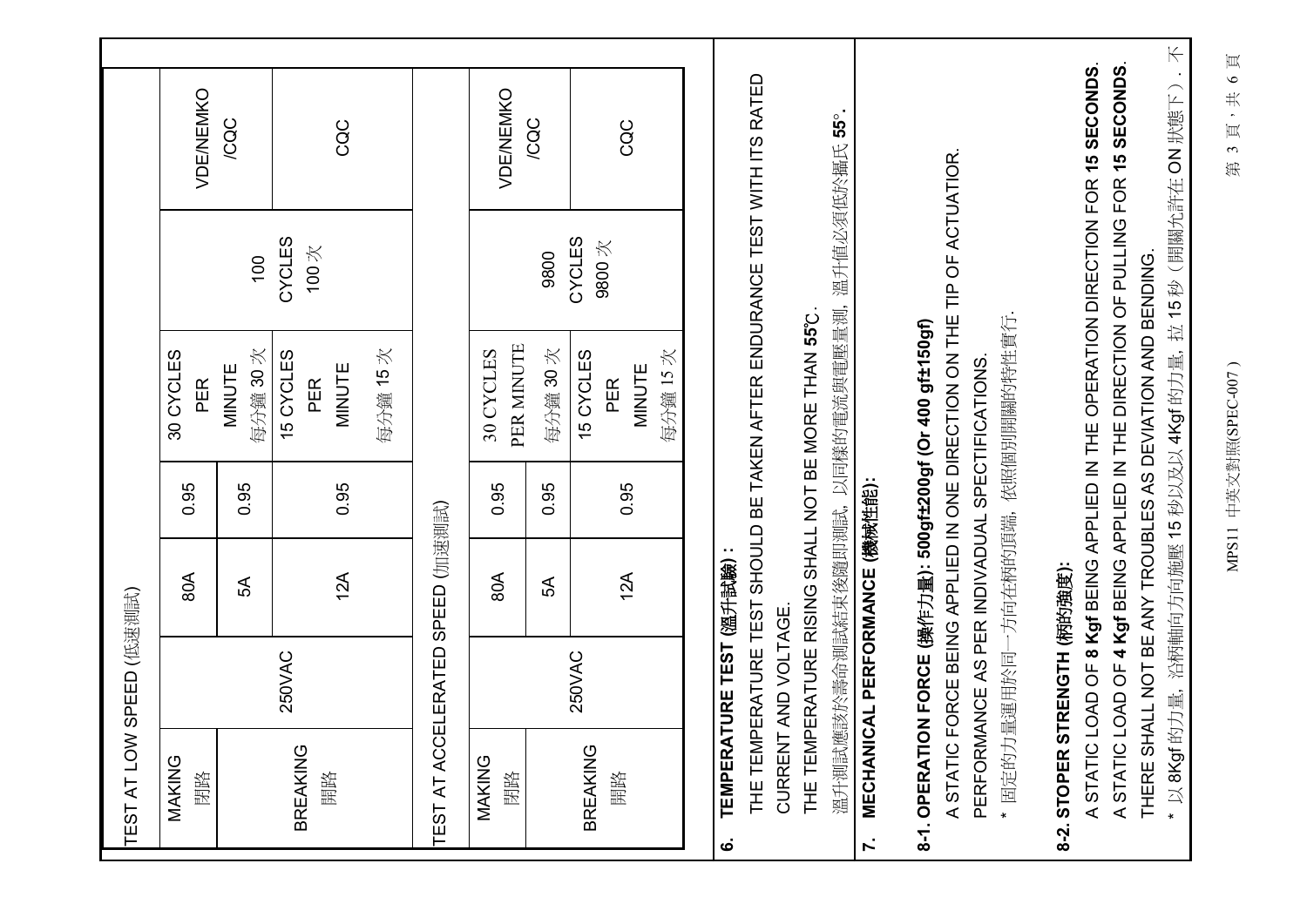|                                              | 可以有偏向與彎曲的情形;以4Kgf力量,垂直柄方向施壓,柄允許彎曲但不可斷裂                                                                            |                                                                    | $\circ$                                                                                                                                             |
|----------------------------------------------|-------------------------------------------------------------------------------------------------------------------|--------------------------------------------------------------------|-----------------------------------------------------------------------------------------------------------------------------------------------------|
| "端子浸入<br><b>IMMERSE</b>                      | 8-3. SOLDERING (焊錫特性):                                                                                            | 230±5°C溫度溶化的焊錫中3±0.5秒,75%以上的部分應該被焊錫包覆                              | 3±0.5 SECONDS. MORE THAN 75% OF PART IMMERSED SHOULD BE COVERED WITH SOLDER.<br>THE TERMINAL LEADS INTO MOLTEN SOLDER AT TEMPERATURE OF 230±5°C FOR |
| <b>MATERIAL</b><br><b>TROUBLE</b><br>ASTATIC | 8-4. TERMINAL STRENGTH (端子強度):                                                                                    | FORCE OF 2.27 KGF BEING APPLIED IN ONE DIRECTION ON THE TIP OF THE | TERMINAL FOR 1 MINUTE. THE TERMINAL MAY BE DEFORMED, BUT SHALL NOT SUSTAIN ANY<br>AS DEVIATION AND BREAKING OF TERMINAL, AND BREAKING OF INSULATION |
|                                              | *施以固定 2.27Kgf 的力量於同一方向在端子的頂端一分鐘, 端子允許變形, 但是不可以有任何<br>位移(偏向)與端子斷裂及絕緣材料的破裂                                          |                                                                    |                                                                                                                                                     |
|                                              | TEMPERATURE AND DURATION OF DIPPING 焊錫溫度與持續時間<br>8-5. SOLDERING HEAT RESISTANCE OF BASE (基座抗熱性):                  |                                                                    |                                                                                                                                                     |
|                                              | PE OF TERMINAL<br>端子型式<br>≿                                                                                       | <b>TEMPERATURE</b><br>溫度                                           | DIPPING TIME<br>焊錫時間                                                                                                                                |
| * PCB 端子                                     | TERMINAL FOR PCB WIRING                                                                                           | 260±5°C                                                            | SECONDS Max.<br>$\infty$                                                                                                                            |
| <b>TERMINAI</b><br>* 焊線端子                    | - FOR LEAD WIRING                                                                                                 | 350±5°C                                                            | SECONDS Max.<br>ယ                                                                                                                                   |
|                                              | ELECTRICAL PERFORMANCE OF THE ABOVE ITEM 3 SHALL BE ASSURED<br>THERE SHALL NOT BE EXTREME DEFORMING IN APPEARANCE |                                                                    |                                                                                                                                                     |
| 上文第<br>$\star$                               | 3項的電子性能應該被保證.<br>基座不可以有極度變形狀況發生                                                                                   |                                                                    |                                                                                                                                                     |
| ထံ                                           | ENVIROMENTAL TEST (環境實驗):                                                                                         |                                                                    |                                                                                                                                                     |
| ITEM 項目                                      |                                                                                                                   | TEST CONDITIONS 測試状況                                               | <b>CRITERIA</b> 標準                                                                                                                                  |
|                                              | CONDITIONS AT -20±2°C IN THE TEMPERATURE<br>SWITCH FOR TESTING BEING KEPT IN THE                                  |                                                                    | CONTACT RESISTANCE(接觸                                                                                                                               |
| COLD                                         | FOR 96 HOURS AND IN A NORMAL AMBIENT<br>CONDITION FOR ONE HOUR, THEN TO BE                                        |                                                                    | 電阻):                                                                                                                                                |
| <b>PROOF</b><br>耐寒                           | DROPS OF WATER BEING TAKEN AWAY.<br>MEASURED WITHIN ONE HOUR.                                                     |                                                                    | ITEM <sub>5-1</sub>                                                                                                                                 |
|                                              | 溫中1小時後,水滴揮發後,在1小時內量測.<br>$\star$                                                                                  | 置於-20±2°C 的環境溫度中 96 小時, 然後再置於常                                     | INSULATION RESISTANCE                                                                                                                               |
|                                              | (標準如右)                                                                                                            |                                                                    | (絕緣電阻):                                                                                                                                             |
|                                              |                                                                                                                   |                                                                    |                                                                                                                                                     |

MPS11 中英文對照(SPEC-007)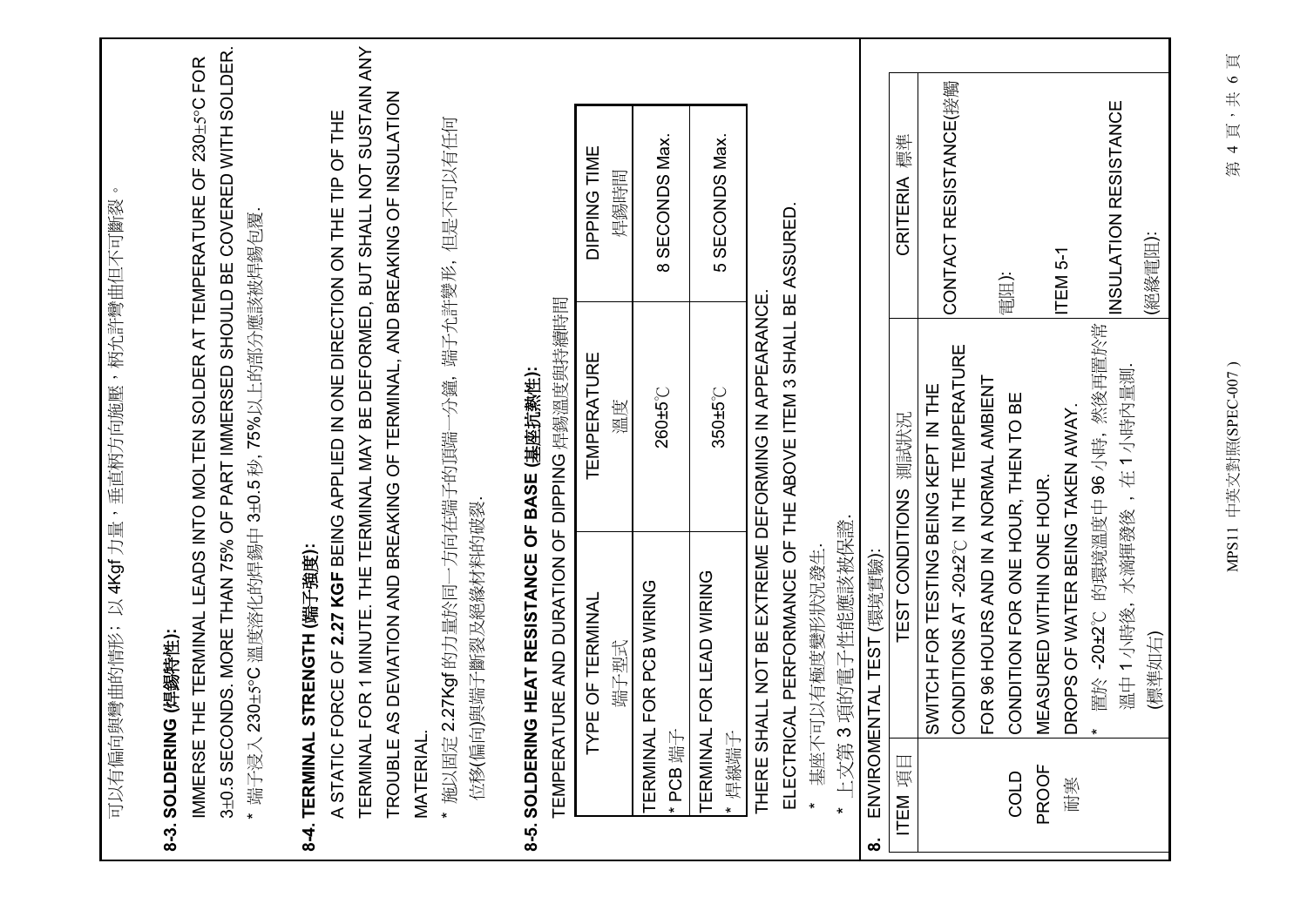|                       | CONDITIONS AT 85±2°C IN TEMPERATURE FOR<br>SWITCH FOR TESTING BEING KEPT IN THE                                                         | ITEM <sub>5-2</sub>                          |
|-----------------------|-----------------------------------------------------------------------------------------------------------------------------------------|----------------------------------------------|
|                       | ONE HOUR, THEN TO BE MEASURED WITHIN ONE<br>HOUR.                                                                                       | VOLTAGE PROOF (耐電壓):                         |
| HOT PROOF<br>信樊       | 的環境中1小時,然後在1小時內量測.<br>置於 85±2°C<br>(標準如右)                                                                                               | ITEM <sub>5-3</sub>                          |
|                       |                                                                                                                                         | BREAKDOWN SHALL OCCUR<br>NO DIELECTRONIC     |
|                       |                                                                                                                                         | (無耐電壓破壞操作發生):<br>OPERATION FORCE<br>ITEM 8-1 |
|                       | CONDITIOAS AT 40±2°C IN TEMPERATURE AND<br>SWITCH FOR TESTING BEING KEPT IN THE                                                         | WITHIN +10-30% SPECIFIED<br>VALUE            |
| <b>RESISTANCE</b>     | 90~95% RH FOR 96 HOURS, AND IN A NORMAL                                                                                                 | THERE SHALL BE NO                            |
| p                     | AMBIENT CONDITIONS FOR ONE HOUR, THEN TO<br><b>3E MEASURE WITHIN ONE HOUR</b>                                                           | DEFECTS IN APPERANCE OR<br>IN THE MECHANICAL |
| <b>HUMIDITY</b><br>耐濕 | DROP OF WATER BEING TAKEN AWAY                                                                                                          | <b>FUNCTIONS</b>                             |
|                       | * 置於 40±2℃的環境溫度及 90~95%的相對濕度中 96                                                                                                        | 的規格值之內,<br>在 +10-30%<br>$\star$              |
|                       | 小時, 然後再置於常溫中1小時, 水滴揮發後, 在1小時<br>为量測. (標準如右)                                                                                             | 其外觀與機械性能不可有影                                 |
| တ                     | NOTICE(開關使用注意事項):                                                                                                                       |                                              |
|                       | 10-1. When welding, any pressure applied to the terminals may cause conditions as looseness,                                            |                                              |
| deformation           | of terminals and electrical degradations.                                                                                               |                                              |
| 請在使用時注意               | 給端子進行焊接時,如果在端子上施加負荷,因條件不同會有松動、變形、及電特性退化的可能                                                                                              | $\hat{\phantom{a}}$                          |
| 10-2. When            | welding, water-soluble flux may causes corrosion to switches.                                                                           |                                              |
| For second            | -次焊接部份恢復到常溫之后再進行。連續加熱可能使外圍部變形、端子<br>time welding job, please proceed welding after it is recovered to room temperature.<br>進行二次焊接時,請在第- |                                              |
|                       | 松動, 脫落及電特性降低                                                                                                                            |                                              |
|                       | 10-3. Continuous heating may cause loose off, deformation of terminals and electrical                                                   |                                              |
| degradations          | 焊接時,水溶劑助焊劑有可能腐蝕開關的可能,請避免使用                                                                                                              |                                              |
|                       | 10-4. Do not clean it with water.                                                                                                       |                                              |
| 不能用水清洗                |                                                                                                                                         |                                              |
| 10-5. Before          | take off knobs form switches, please make sure the switch is at it's "OFF" position to                                                  |                                              |
| 装卸旋鈕時                 | ,請在解除自鎖的狀態下進行。在鎖住的狀態下進行,自鎖機構部會有變形的可能<br>avoid mechanical failure                                                                        | $\circ$                                      |
|                       |                                                                                                                                         |                                              |

MPS11 中英文對照(SPEC-007)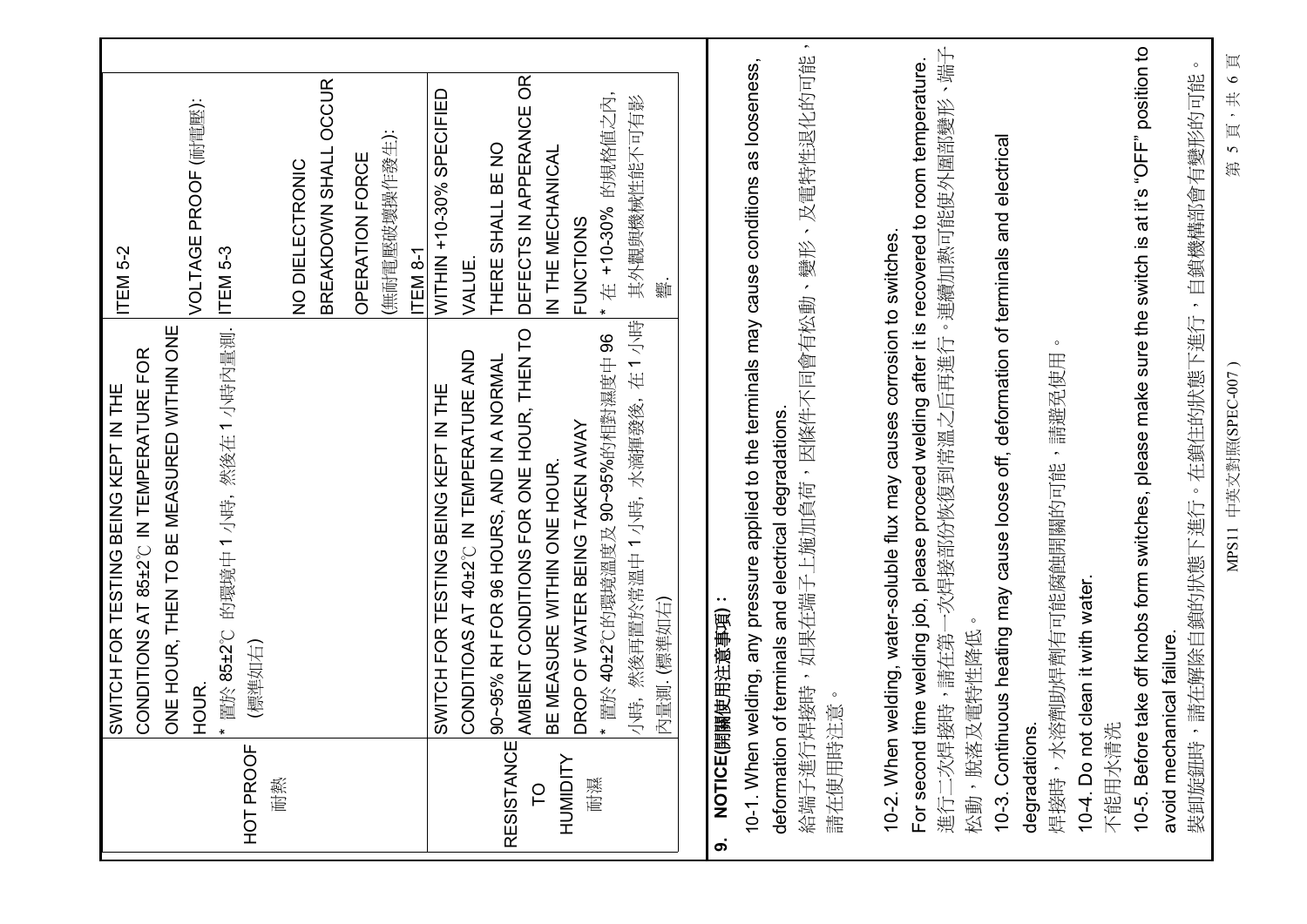|                         | 10-6. After final assembly as a completed product, please make sure that there's no erosion |                   |                  |                       |                                              |                          |
|-------------------------|---------------------------------------------------------------------------------------------|-------------------|------------------|-----------------------|----------------------------------------------|--------------------------|
|                         | gas/materials released from peripheral parts/materials as it may causes contact failure of  |                   |                  |                       |                                              |                          |
| switches.               |                                                                                             |                   |                  |                       |                                              |                          |
|                         | 如果使用開關的整機的周邊材料產生腐蝕性氣體,有可能造成接觸不良等現象,所以請事先進行充                                                 |                   |                  |                       |                                              |                          |
| 分確認。                    |                                                                                             |                   |                  |                       |                                              |                          |
| 10-7. Storage           | ດຈົ                                                                                         |                   |                  |                       |                                              |                          |
| 保管方法                    |                                                                                             |                   |                  |                       |                                              |                          |
| a. Keep it:             | storage under normal temperature, humidity and prevent from direct sunshine,                |                   |                  |                       |                                              |                          |
|                         | erosion gas. Products sure be used within 6 months.                                         |                   |                  |                       |                                              |                          |
|                         | 產品以交貨時的狀態在常溫,常濕,不受直射陽光照射,不產生腐蝕性氣體的場所保管,自交貨                                                  |                   |                  |                       |                                              |                          |
|                         | 起 6 個月以內為限度,請盡可能快的使用。                                                                       |                   |                  |                       |                                              |                          |
| b. For sma              | Ill quantity which taken from main packages, please keep it in plastic bags and             |                   |                  |                       |                                              |                          |
|                         | sealed. And have it storage under up-mentioned environment.                                 |                   |                  |                       |                                              |                          |
|                         | 開封后用塑料袋與外界氣體隔斷,請在與上述相同環境下保管,並盡快使用                                                           |                   |                  |                       | $\circ$                                      |                          |
|                         | c. Do not pile up package more than 2 levels.<br>請不要過分地堆積                                   |                   |                  |                       |                                              |                          |
|                         |                                                                                             |                   |                  |                       |                                              |                          |
| REVISED<br>修訂日期<br>DATE | <b>DESCRIPION</b><br>修訂內容                                                                   | REVISED BY<br>修訂者 | FILE NO.<br>文件編號 | WRITE<br>定<br>ΡX<br>制 | CHECKED<br>核<br>$\mathsf{B} \mathsf{Y}$<br>峯 | APPROVED<br>准<br>Σď<br>核 |
|                         |                                                                                             |                   | SPEC-007         |                       |                                              |                          |
|                         |                                                                                             |                   | VERSION<br>版次    | 2013/05/22<br>管林华     |                                              |                          |
| 2013/11/11 增加           | CQC12A 测试条件                                                                                 | 唐彪                | A版1次             |                       |                                              |                          |